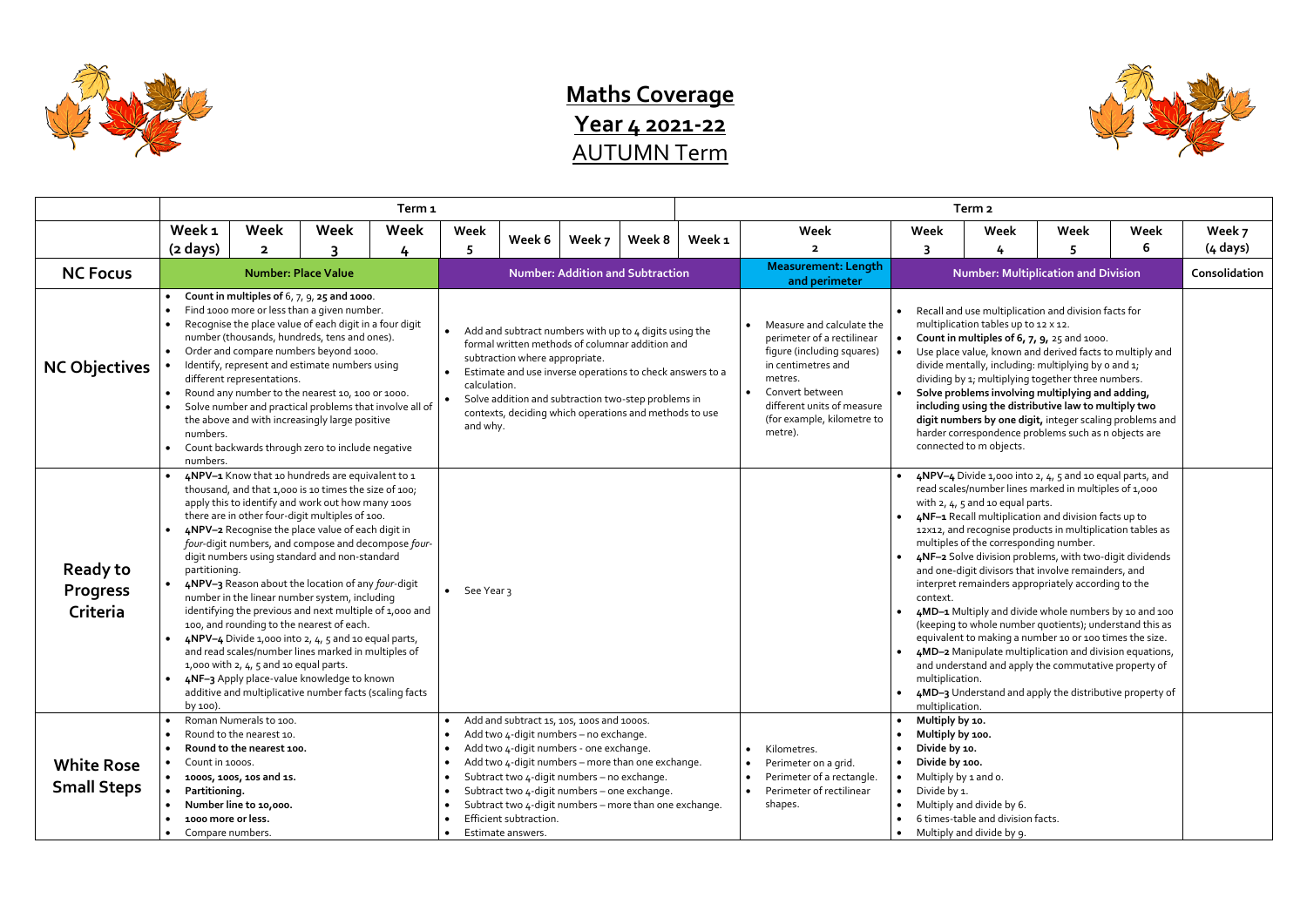|                                                                                        | Order numbers.<br>Round to the nearest 1000.<br>Count in 25s.<br>Negative numbers.        | Checking strategies.                                                                                                                                                                                                                                                                                                                                                                                                   | 9 times-table and division facts.<br>Multiply and divide by 7.<br>7 times-table and division facts.            |  |
|----------------------------------------------------------------------------------------|-------------------------------------------------------------------------------------------|------------------------------------------------------------------------------------------------------------------------------------------------------------------------------------------------------------------------------------------------------------------------------------------------------------------------------------------------------------------------------------------------------------------------|----------------------------------------------------------------------------------------------------------------|--|
| Year $2/3$<br><b>Revisit</b><br>(potential gaps in<br>learning from<br>previous years) | Read and write numbers in words.<br>Use a place value chart.<br>$\bullet$<br>Count in 3s. | • Year $3$ – on GC.<br>Add two 2-digit numbers - crossing ten - add ones and add<br>Measure, compare, add<br>tens.<br>and subtract: lengths<br>Subtract a 2-digit number from a 2-digit number - crossing<br>$(m/cm/mm)$ ; mass $(kg/g)$ ;<br>ten - subtract ones and tens.<br>volume/capacity (l/ml).<br>Bonds to 100 (tens and ones).<br>Measure the perimeter of<br>Add three 1-digit numbers.<br>simple 2D shapes. | Make equal groups - grouping.<br>$\bullet$<br>Divide by 2 Odd & even numbers.<br>Divide by 5.<br>Divide by 10. |  |
| Consolidation                                                                          |                                                                                           |                                                                                                                                                                                                                                                                                                                                                                                                                        |                                                                                                                |  |
| Required                                                                               |                                                                                           |                                                                                                                                                                                                                                                                                                                                                                                                                        |                                                                                                                |  |
| (based on current                                                                      |                                                                                           |                                                                                                                                                                                                                                                                                                                                                                                                                        |                                                                                                                |  |
| End of Block                                                                           |                                                                                           |                                                                                                                                                                                                                                                                                                                                                                                                                        |                                                                                                                |  |
| Assessments)                                                                           |                                                                                           |                                                                                                                                                                                                                                                                                                                                                                                                                        |                                                                                                                |  |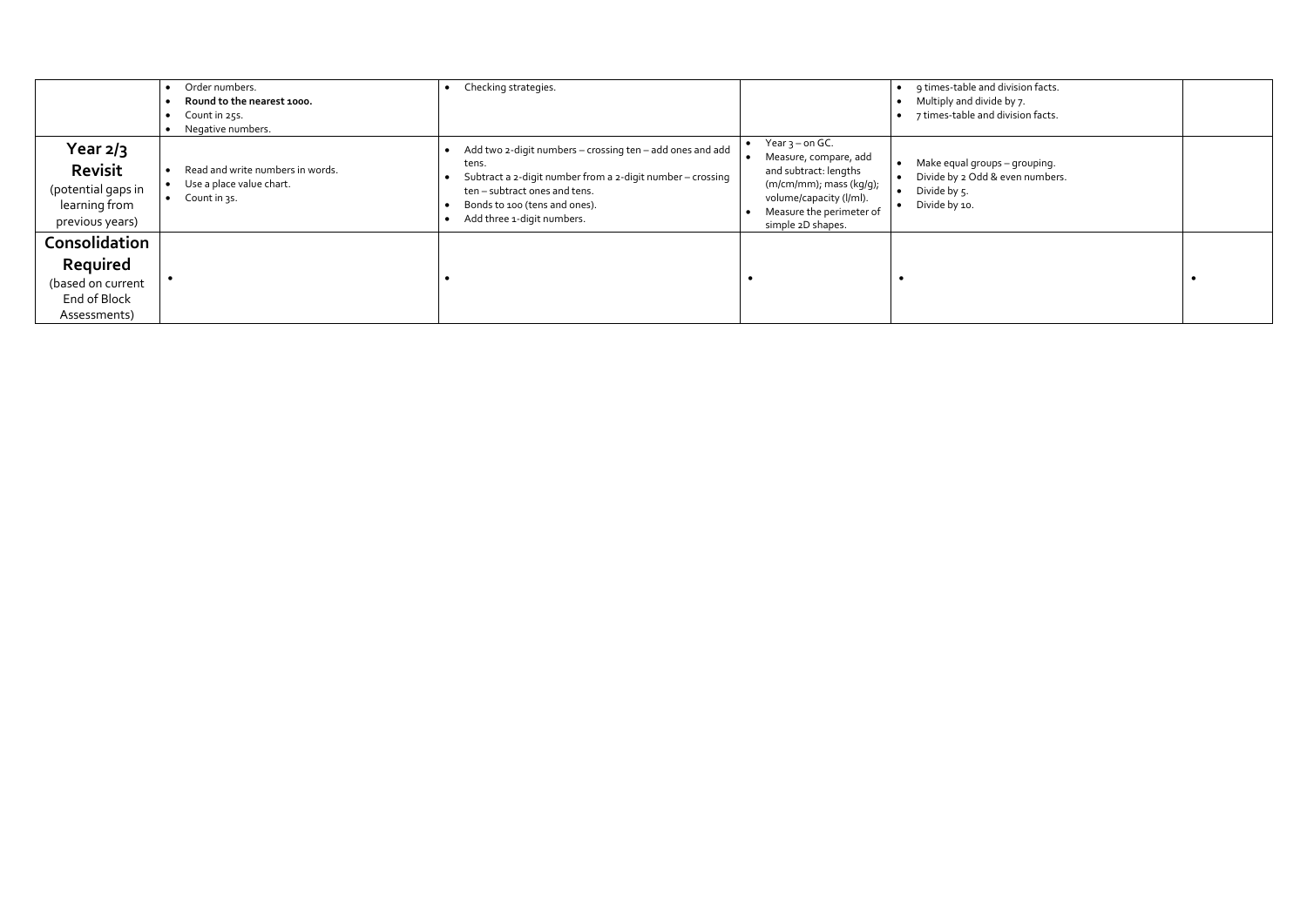

## **Maths Coverage Year 4** SPRING Term

|                                                |                                                                                                                                                                                                                                                                                                                                                                                                                                                                                                                                                                                                                                                                                                                                                 |                                                                                                                                                                                                                                                                                                                                                                                                                                                                                                                                                                                                                                                                                                                                                               |                                                                         | Term <sub>3</sub>                                                                                                                  |                                                                                                                                                                                                                                                                                                                                                                     |                                                                                                                                                                                                                       | Term <sub>4</sub>                                                                                                                                                                                                                                                               |                                                |                                                                                                                                                                                                                                                                                                                                                                                                                                    |                 |      |               |  |
|------------------------------------------------|-------------------------------------------------------------------------------------------------------------------------------------------------------------------------------------------------------------------------------------------------------------------------------------------------------------------------------------------------------------------------------------------------------------------------------------------------------------------------------------------------------------------------------------------------------------------------------------------------------------------------------------------------------------------------------------------------------------------------------------------------|---------------------------------------------------------------------------------------------------------------------------------------------------------------------------------------------------------------------------------------------------------------------------------------------------------------------------------------------------------------------------------------------------------------------------------------------------------------------------------------------------------------------------------------------------------------------------------------------------------------------------------------------------------------------------------------------------------------------------------------------------------------|-------------------------------------------------------------------------|------------------------------------------------------------------------------------------------------------------------------------|---------------------------------------------------------------------------------------------------------------------------------------------------------------------------------------------------------------------------------------------------------------------------------------------------------------------------------------------------------------------|-----------------------------------------------------------------------------------------------------------------------------------------------------------------------------------------------------------------------|---------------------------------------------------------------------------------------------------------------------------------------------------------------------------------------------------------------------------------------------------------------------------------|------------------------------------------------|------------------------------------------------------------------------------------------------------------------------------------------------------------------------------------------------------------------------------------------------------------------------------------------------------------------------------------------------------------------------------------------------------------------------------------|-----------------|------|---------------|--|
|                                                | Week <sub>1</sub>                                                                                                                                                                                                                                                                                                                                                                                                                                                                                                                                                                                                                                                                                                                               | Week                                                                                                                                                                                                                                                                                                                                                                                                                                                                                                                                                                                                                                                                                                                                                          | <b>Week</b>                                                             | Week                                                                                                                               | Week                                                                                                                                                                                                                                                                                                                                                                | Week                                                                                                                                                                                                                  | Week                                                                                                                                                                                                                                                                            | Week                                           | Week                                                                                                                                                                                                                                                                                                                                                                                                                               | Week            | Week | Week          |  |
|                                                | $(3$ days)                                                                                                                                                                                                                                                                                                                                                                                                                                                                                                                                                                                                                                                                                                                                      | $\overline{\mathbf{2}}$                                                                                                                                                                                                                                                                                                                                                                                                                                                                                                                                                                                                                                                                                                                                       |                                                                         |                                                                                                                                    |                                                                                                                                                                                                                                                                                                                                                                     |                                                                                                                                                                                                                       | $\mathbf{1}$                                                                                                                                                                                                                                                                    | $\overline{2}$                                 | २                                                                                                                                                                                                                                                                                                                                                                                                                                  |                 |      | 6             |  |
| <b>NC Focus</b>                                |                                                                                                                                                                                                                                                                                                                                                                                                                                                                                                                                                                                                                                                                                                                                                 | <b>Number: Multiplication and Division</b>                                                                                                                                                                                                                                                                                                                                                                                                                                                                                                                                                                                                                                                                                                                    |                                                                         | <b>Measurement:</b><br>Area                                                                                                        |                                                                                                                                                                                                                                                                                                                                                                     | <b>Fractions</b>                                                                                                                                                                                                      |                                                                                                                                                                                                                                                                                 | <b>Fractions</b>                               |                                                                                                                                                                                                                                                                                                                                                                                                                                    | <b>Decimals</b> |      | Consolidation |  |
| <b>NC Objectives</b>                           | Recall and use multiplication and division<br>$\bullet$<br>facts for multiplication tables up to 12 x<br>12.<br>Use place value, known and derived facts<br>to multiply and divide mentally, including:<br>multiplying by o and 1; dividing by 1;<br>multiplying together three numbers.<br>Recognise and use factor pairs and<br>commutativity in mental calculations.<br>Multiply two and three digit numbers by a<br>one digit number using formal written<br>layout.<br>Solve problems involving multiplying and<br>adding, including those using the<br>distributive law to multiply two digit<br>numbers by one digit, integer scaling<br>problems and harder correspondence<br>problems such as n objects are connected<br>to m objects. |                                                                                                                                                                                                                                                                                                                                                                                                                                                                                                                                                                                                                                                                                                                                                               | Find the<br>area of<br>rectilinear<br>shapes by<br>counting<br>squares. | Recognise and show, using<br>equivalent fractions.<br>ten.<br>Solve problems involving<br>a whole number.<br>the same denominator. | diagrams, families of common<br>Count up and down in hundredths;<br>recognise that hundredths arise<br>when dividing an object by one<br>hundred and dividing tenths by<br>increasingly harder fractions to<br>calculate quantities, and fractions<br>to divide quantities, including non-<br>unit fractions where the answer is<br>Add and subtract fractions with | Recognise and show, using<br>equivalent fractions.<br>Count up and down in<br>hundredths; recognise that<br>dividing tenths by ten.<br>Solve problems involving<br>answer is a whole number.<br>the same denominator. | diagrams, families of common<br>hundredths arise when dividing<br>an object by one hundred and<br>increasingly harder fractions to<br>calculate quantities, and fractions<br>to divide quantities, including<br>non-unit fractions where the<br>Add and subtract fractions with | $\bullet$<br>$\bullet$<br>places.<br>$\bullet$ | Recognise and write decimal equivalents of any<br>number of tenths or hundredths.<br>Find the effect of dividing a one or two digit number<br>by 10 or 100, identifying the value of the digits in the<br>answer as ones, tenths and hundredths.<br>Solve simple measure and money problems<br>involving fractions and decimals to two decimal<br>Convert between different units of measure (for<br>example, kilometre to metre). |                 |      |               |  |
| <b>Ready to</b><br><b>Progress</b><br>Criteria | context.<br>times the size.                                                                                                                                                                                                                                                                                                                                                                                                                                                                                                                                                                                                                                                                                                                     | 4NPV-4 Divide 1,000 into 2, $4$ , 5 and 10<br>equal parts, and read scales/number lines<br>marked in multiples of 1,000 with 2, 4, 5<br>and 10 equal parts.<br>4NF-1 Recall multiplication and division<br>facts up to 12x12, and recognise products<br>in multiplication tables as multiples of the<br>corresponding number.<br>4NF-2 Solve division problems, with two-<br>digit dividends and one-digit divisors that<br>involve remainders, and interpret<br>remainders appropriately according to the<br>4MD-1 Multiply and divide whole<br>numbers by 10 and 100 (keeping to whole<br>number quotients); understand this as<br>equivalent to making a number 10 or 100<br>4MD-2 Manipulate multiplication and<br>division equations, and understand and |                                                                         |                                                                                                                                    | mixed numbers in the linear<br>number system.<br>$\bullet$<br>whole numbers.                                                                                                                                                                                                                                                                                        | 4F-1 Reason about the location of<br>4F-2 Convert mixed numbers to<br>improper fractions and vice versa.<br>4F-3 Add and subtract improper<br>and mixed fractions with the same<br>denominator, including bridging    |                                                                                                                                                                                                                                                                                 |                                                |                                                                                                                                                                                                                                                                                                                                                                                                                                    |                 |      |               |  |

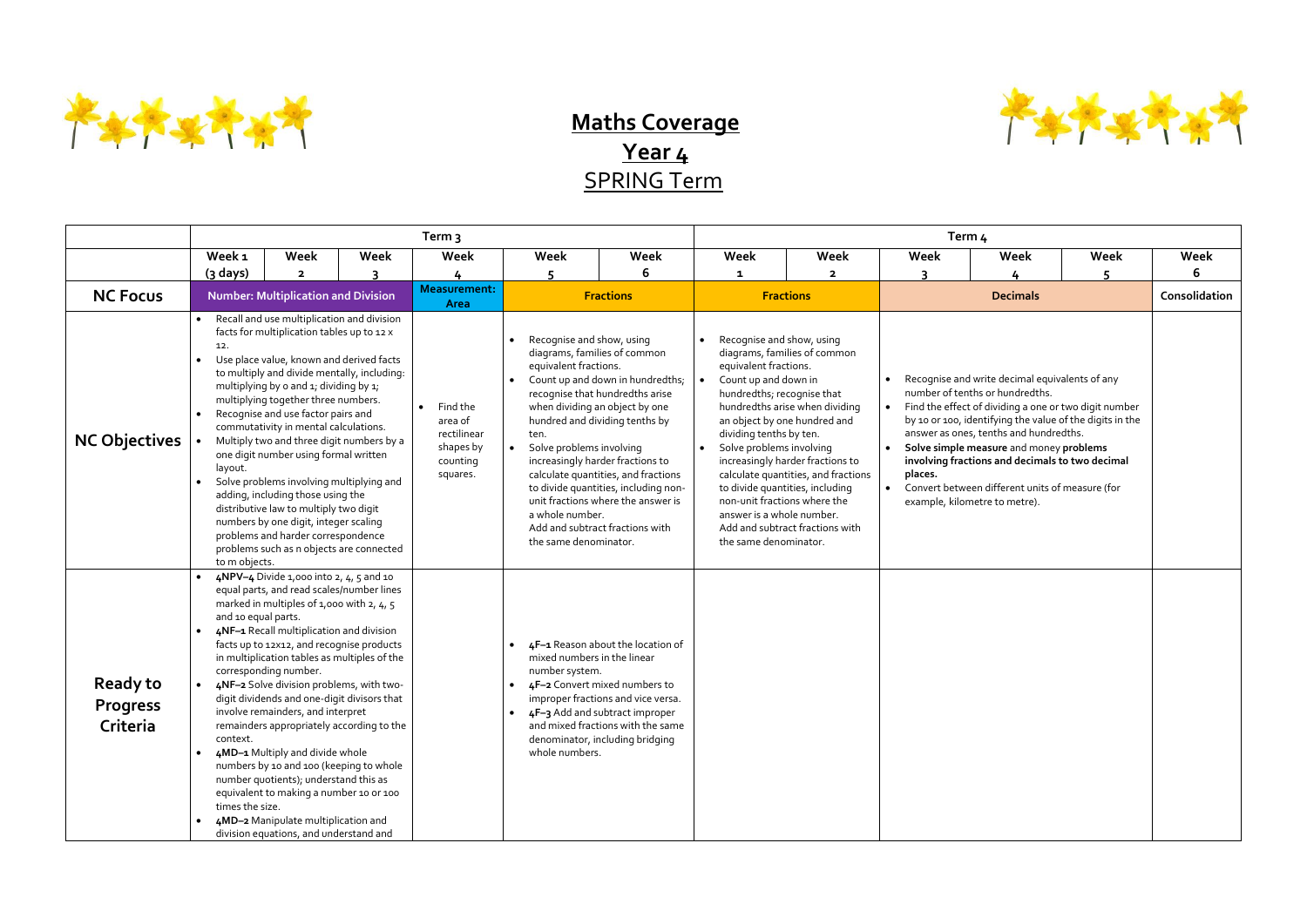| <b>White Rose</b><br><b>Small Steps</b>                                  | apply the commutative property of<br>multiplication.<br>4MD-3 Understand and apply the<br>distributive property of multiplication.<br>11 and 12 times tables.<br>Multiply 3 numbers.<br>Factor pairs.<br>$\bullet$<br>Efficient multiplication.<br>Written methods.<br>Multiply 2-digits by 1-digit.<br>$\bullet$<br>Multiply 3-digits by 1-digit.<br>Divide 2-digits by 1-digit (1).<br>Divide 2-digits by 1-digit (2). | What is<br>area?<br>Counting<br>$\bullet$<br>squares.<br>Making<br>shapes.<br>Comparing<br>$\bullet$<br>area. | What is a fraction?<br>Equivalent fractions (1)<br>Equivalent fractions (2)<br>Fractions greater than 1.<br>Count in fractions.<br>$\bullet$<br>Add 2 or more fractions.<br>Subtract 2 fractions.<br>Subtract from whole amounts.<br>Calculate fractions of a quantity. | What is a fraction?<br>Equivalent fractions (1)<br>Equivalent fractions (2)<br>$\bullet$<br>Fractions greater than 1.<br>Count in fractions.<br>$\bullet$<br>Add 2 or more fractions.<br>Subtract 2 fractions.<br>Subtract from whole amounts.<br>$\bullet$<br>Calculate fractions of a quantity. | Recognise tenths and hundredths.<br>Tenths as decimals.<br>$\bullet$<br>Tenths on a place value grid.<br>٠<br>Tenths on a number line.<br>Divide 1 digit by 10.<br>Divide 2 digits by 10.<br>٠<br>Hundredths.<br>Hundredths as decimals.<br>$\bullet$<br>Hundredths on a place value grid.<br>$\bullet$ |  |  |
|--------------------------------------------------------------------------|--------------------------------------------------------------------------------------------------------------------------------------------------------------------------------------------------------------------------------------------------------------------------------------------------------------------------------------------------------------------------------------------------------------------------|---------------------------------------------------------------------------------------------------------------|-------------------------------------------------------------------------------------------------------------------------------------------------------------------------------------------------------------------------------------------------------------------------|---------------------------------------------------------------------------------------------------------------------------------------------------------------------------------------------------------------------------------------------------------------------------------------------------|---------------------------------------------------------------------------------------------------------------------------------------------------------------------------------------------------------------------------------------------------------------------------------------------------------|--|--|
|                                                                          | Correspondence problems.<br>$\bullet$                                                                                                                                                                                                                                                                                                                                                                                    |                                                                                                               | Problem solving - calculate<br>quantities.                                                                                                                                                                                                                              | Problem solving - calculate<br>quantities.                                                                                                                                                                                                                                                        | Divide 1 or 2 digits by 100.<br>$\bullet$                                                                                                                                                                                                                                                               |  |  |
| Year $2/3$                                                               |                                                                                                                                                                                                                                                                                                                                                                                                                          |                                                                                                               | Unit fractions.                                                                                                                                                                                                                                                         |                                                                                                                                                                                                                                                                                                   |                                                                                                                                                                                                                                                                                                         |  |  |
| <b>Revisit</b><br>(potential gaps in<br>learning from<br>previous years) | See previous.<br>$\bullet$                                                                                                                                                                                                                                                                                                                                                                                               | $\bullet$                                                                                                     | Non-unit fractions.<br>Equivalence of 1/2 and 2/4.<br>Find three quarters.<br>Count in fractions.                                                                                                                                                                       |                                                                                                                                                                                                                                                                                                   |                                                                                                                                                                                                                                                                                                         |  |  |
| Consolidation                                                            |                                                                                                                                                                                                                                                                                                                                                                                                                          |                                                                                                               |                                                                                                                                                                                                                                                                         |                                                                                                                                                                                                                                                                                                   |                                                                                                                                                                                                                                                                                                         |  |  |
| Required                                                                 |                                                                                                                                                                                                                                                                                                                                                                                                                          |                                                                                                               |                                                                                                                                                                                                                                                                         |                                                                                                                                                                                                                                                                                                   |                                                                                                                                                                                                                                                                                                         |  |  |
| (based on current                                                        |                                                                                                                                                                                                                                                                                                                                                                                                                          | $\bullet$                                                                                                     |                                                                                                                                                                                                                                                                         | $\bullet$                                                                                                                                                                                                                                                                                         | $\bullet$                                                                                                                                                                                                                                                                                               |  |  |
| End of Block<br>Assessments)                                             |                                                                                                                                                                                                                                                                                                                                                                                                                          |                                                                                                               |                                                                                                                                                                                                                                                                         |                                                                                                                                                                                                                                                                                                   |                                                                                                                                                                                                                                                                                                         |  |  |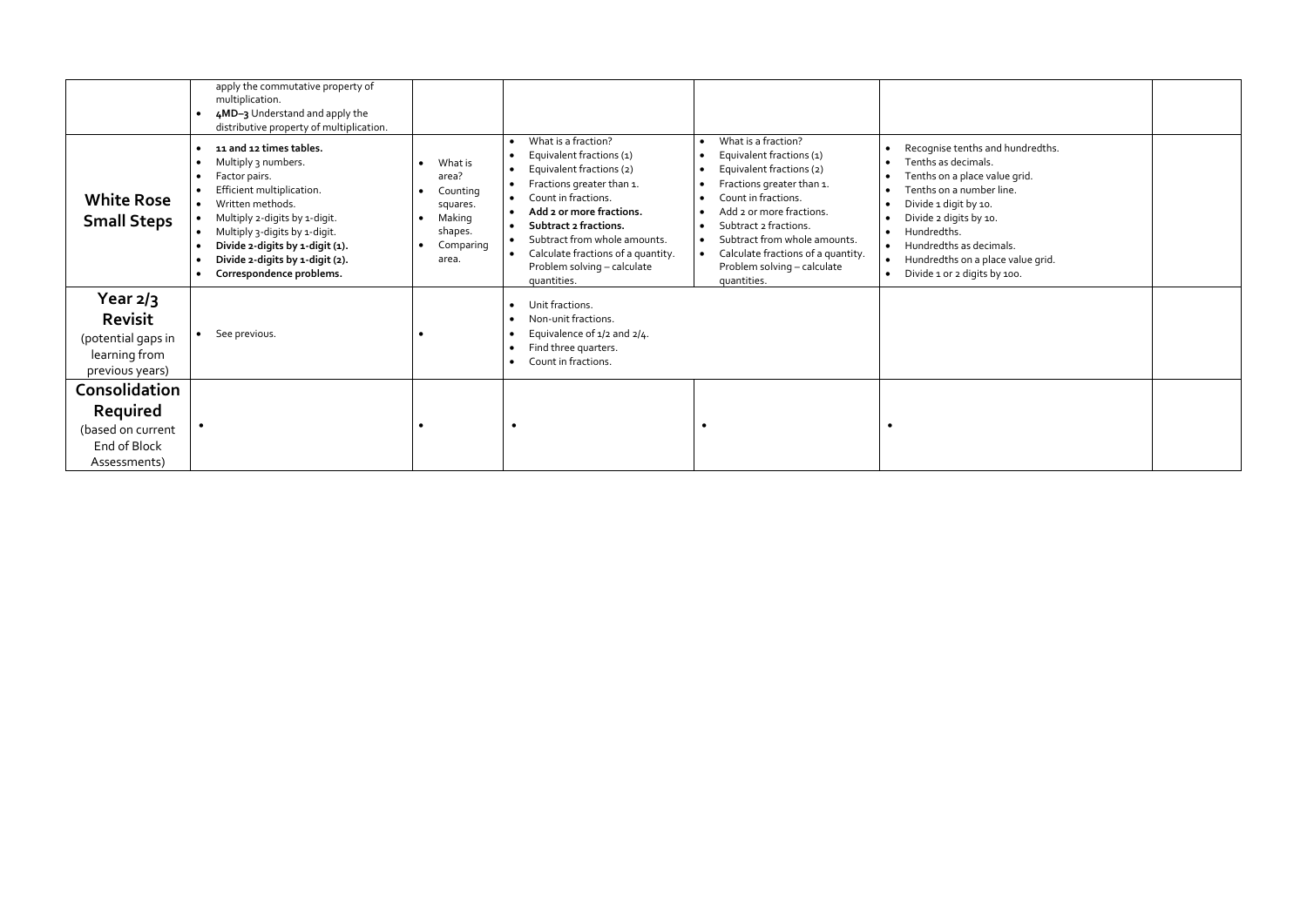

## **Maths Coverage Year 4** SUMMER Term

|                                                                                           | Term <sub>5</sub>                                                                                                                                                                                 |                                                                                                                                                                                                                                                                                                                                     |                                                                                                                                                                                                                                 |                                                                                                              |                                                                                            |                                                                                                                                                                                                |                                                                                     | Term 6                                                                                                                                                                                                                                                                    |                                                                                                                                                                                                                                                                                                                                                                                                                                                                                                                                                                                                               |                                                                                                                                                                                                                                                                                                                                                                                                                                                                                                                                                                                                                                                                                                                  |                                                                                               |                                                   |            |  |
|-------------------------------------------------------------------------------------------|---------------------------------------------------------------------------------------------------------------------------------------------------------------------------------------------------|-------------------------------------------------------------------------------------------------------------------------------------------------------------------------------------------------------------------------------------------------------------------------------------------------------------------------------------|---------------------------------------------------------------------------------------------------------------------------------------------------------------------------------------------------------------------------------|--------------------------------------------------------------------------------------------------------------|--------------------------------------------------------------------------------------------|------------------------------------------------------------------------------------------------------------------------------------------------------------------------------------------------|-------------------------------------------------------------------------------------|---------------------------------------------------------------------------------------------------------------------------------------------------------------------------------------------------------------------------------------------------------------------------|---------------------------------------------------------------------------------------------------------------------------------------------------------------------------------------------------------------------------------------------------------------------------------------------------------------------------------------------------------------------------------------------------------------------------------------------------------------------------------------------------------------------------------------------------------------------------------------------------------------|------------------------------------------------------------------------------------------------------------------------------------------------------------------------------------------------------------------------------------------------------------------------------------------------------------------------------------------------------------------------------------------------------------------------------------------------------------------------------------------------------------------------------------------------------------------------------------------------------------------------------------------------------------------------------------------------------------------|-----------------------------------------------------------------------------------------------|---------------------------------------------------|------------|--|
|                                                                                           | Week 1                                                                                                                                                                                            | Week                                                                                                                                                                                                                                                                                                                                | Week 3                                                                                                                                                                                                                          | Week                                                                                                         | Week                                                                                       | Week                                                                                                                                                                                           | Week                                                                                | <b>Week</b>                                                                                                                                                                                                                                                               | Week                                                                                                                                                                                                                                                                                                                                                                                                                                                                                                                                                                                                          | Week                                                                                                                                                                                                                                                                                                                                                                                                                                                                                                                                                                                                                                                                                                             | Week                                                                                          | Week                                              | Week 7     |  |
|                                                                                           | $(4 \text{ days})$                                                                                                                                                                                | $\overline{\mathbf{2}}$                                                                                                                                                                                                                                                                                                             | 4 days                                                                                                                                                                                                                          | 4                                                                                                            | 5                                                                                          | 6                                                                                                                                                                                              | $\mathbf{1}$                                                                        | $\overline{\mathbf{2}}$                                                                                                                                                                                                                                                   | ∍                                                                                                                                                                                                                                                                                                                                                                                                                                                                                                                                                                                                             |                                                                                                                                                                                                                                                                                                                                                                                                                                                                                                                                                                                                                                                                                                                  |                                                                                               | 6.                                                | $(3$ days) |  |
| <b>NC Focus</b>                                                                           | <b>Decimals</b><br><b>Measurement: Money</b>                                                                                                                                                      |                                                                                                                                                                                                                                                                                                                                     |                                                                                                                                                                                                                                 | <b>Time</b>                                                                                                  |                                                                                            | <b>Statistics</b>                                                                                                                                                                              |                                                                                     | <b>Geometry: Properties of Shape</b>                                                                                                                                                                                                                                      |                                                                                                                                                                                                                                                                                                                                                                                                                                                                                                                                                                                                               | <b>Geometry:</b><br><b>Position and</b><br><b>Direction</b>                                                                                                                                                                                                                                                                                                                                                                                                                                                                                                                                                                                                                                                      | Consolidation                                                                                 |                                                   |            |  |
| <b>NC Objectives</b>                                                                      | places.<br>whole number.<br>Recognise and write<br>$\frac{3}{4}$<br>hundredths.                                                                                                                   | Compare numbers with the<br>same number of decimal<br>places up to two decimal<br>Round decimals with one<br>decimal place to the nearest<br>decimal equivalents to 1/4 1/2<br>Find the effect of dividing a<br>one or two digit number by<br>10 or 100, identifying the<br>value of the digits in the<br>answer as ones, tenths or | Estimate, compare<br>$\bullet$<br>and calculate different<br>measures including<br>money in pounds and<br>pence.<br>Solve simple measure<br>and money problems<br>involving fractions and<br>decimals to two<br>decimal places. |                                                                                                              | clocks.<br>days.                                                                           | Read, write and convert time between<br>analogue and digital 12- and 24-hour<br>Solve problems involving converting<br>from hours to minutes; minutes to<br>seconds; years to months; weeks to | time graphs.                                                                        | Interpret and present<br>discrete and continuous<br>data using appropriate<br>graphical methods,<br>including bar charts and<br>Solve comparison, sum and<br>difference problems using<br>information presented in<br>bar charts, pictograms,<br>tables and other graphs. |                                                                                                                                                                                                                                                                                                                                                                                                                                                                                                                                                                                                               | Describe<br>positions on a<br>2-D grid as<br>coordinates in<br>the first<br>Identify acute and obtuse angles and<br>quadrant.<br>compare and order angles up to two right<br>Plot specified<br>angles by size.<br>points and<br>Compare and classify geometric shapes,<br>draw sides to<br>including quadrilaterals and triangles,<br>complete a<br>based on their properties and sizes.<br>given polygon.<br>Identify lines of symmetry in 2-D shapes<br>Describe<br>presented in different orientations.<br>movements<br>Complete a simple symmetric figure with<br>between<br>respect to a specific line of symmetry.<br>positions as<br>translations of<br>a given unit to<br>the left/right<br>and up/down. |                                                                                               |                                                   |            |  |
| <b>Ready to</b><br><b>Progress</b><br>Criteria<br><b>White Rose</b><br><b>Small Steps</b> | Make a whole<br>Pounds and pence<br>$\bullet$<br>$\bullet$<br>Write decimals<br>Ordering amounts of<br>$\bullet$<br>Compare decimals<br>money<br>Order decimals<br>Using rounding to<br>$\bullet$ |                                                                                                                                                                                                                                                                                                                                     |                                                                                                                                                                                                                                 | Hours, minutes and seconds.<br>Years, months, weeks and days.<br>$\bullet$<br>Analoque to digital - 12 hour. |                                                                                            |                                                                                                                                                                                                | Interpret charts<br>Comparison, sum and<br>difference.                              |                                                                                                                                                                                                                                                                           | quadrant, and translate within the first quadrant.<br>4G-2 Identify regular polygons, including equilateral triangles<br>and squares, as those in which the side-lengths are equal and<br>the angles are equal. Find the perimeter of regular and irregular<br>polygons.<br>4G-3 Identify line symmetry in 2D shapes presented in<br>different orientations. Reflect shapes in a line of symmetry and<br>complete a symmetric figure or pattern with respect to a<br>specified line of symmetry.<br>Describe<br>Identify angles<br>position<br>Compare and order angles<br><b>Triangles</b><br>Quadrilaterals |                                                                                                                                                                                                                                                                                                                                                                                                                                                                                                                                                                                                                                                                                                                  | 4G-1 Draw polygons, specified by coordinates in the first<br>Draw on a grid<br>Move on a grid |                                                   |            |  |
| Year $2/3$                                                                                | Round decimals<br>Halves and quarters<br>$\bullet$<br>$\bullet$                                                                                                                                   |                                                                                                                                                                                                                                                                                                                                     | estimate money<br>Four operations<br>$\bullet$<br>• Year $3$ – on GC.                                                                                                                                                           | Count money - notes                                                                                          | Analogue to digital - 24 hour.<br>$\bullet$<br>Quarter to.<br>• Telling time to 5 minutes. |                                                                                                                                                                                                | $\bullet$<br>$\bullet$<br>Line graphs.<br>Year $3$ – on GC.<br>• Make tally charts. | Introducing line graphs                                                                                                                                                                                                                                                   | Lines of symmetry                                                                                                                                                                                                                                                                                                                                                                                                                                                                                                                                                                                             | Complete a symmetric figure.                                                                                                                                                                                                                                                                                                                                                                                                                                                                                                                                                                                                                                                                                     |                                                                                               | Describe a<br>movement on<br>a grid<br>Describing |            |  |